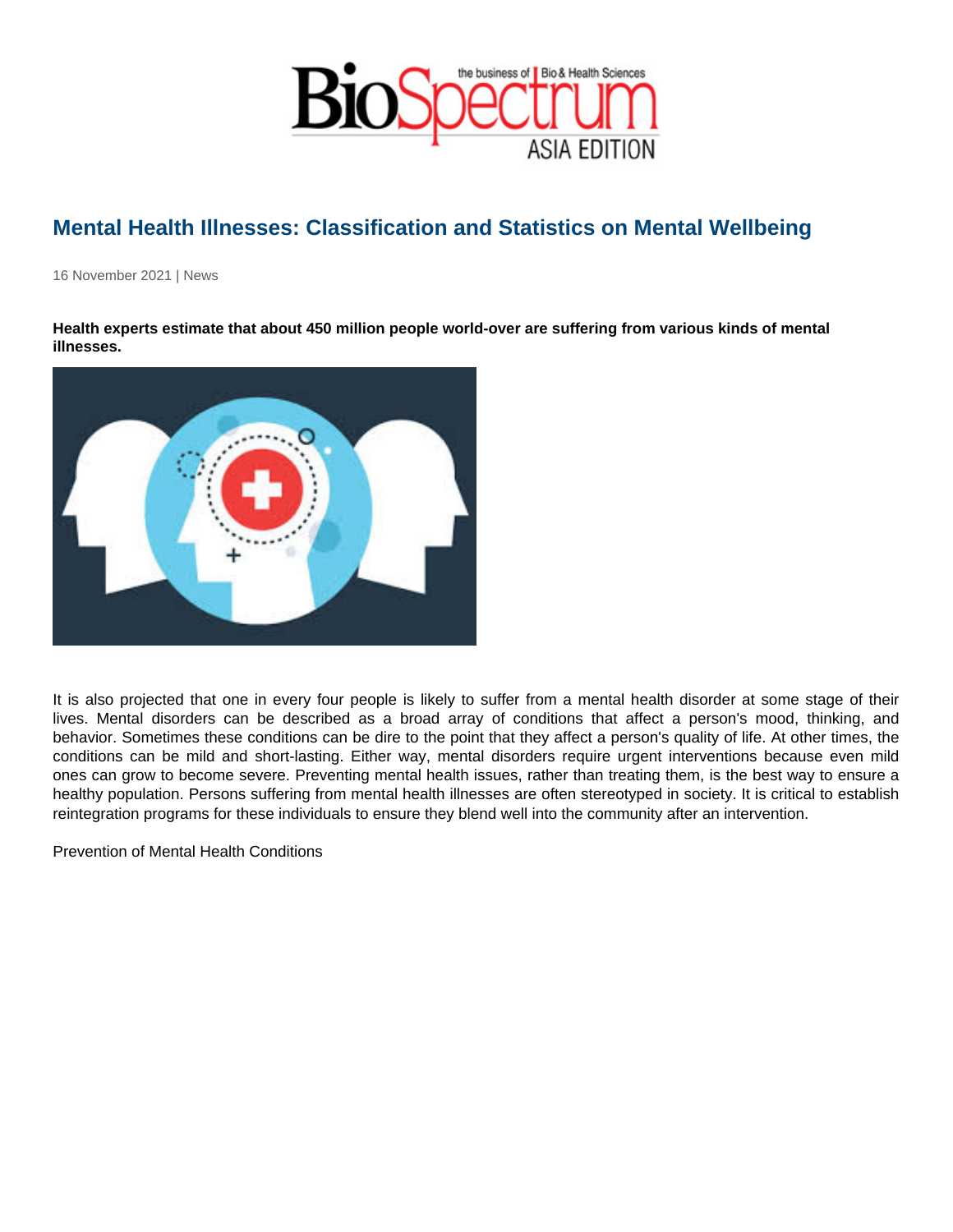Mental health conditions are often prevented in different ways depending on the age of a person and their development stage. In essence, a prevention program for one within the range of prenatal development to childhood would be substantially different from that of a person between childhood and puberty, and puberty and adulthood. The difference comes about because these individuals have different needs that must be considered when establishing and delivering a prevention program. First, preventing mental health issues for the age between prenatal development and childhood largely depends on the mother and her habits during pregnancy. Recent evidence has unearthed that the habitual dietary intake of a pregnant mother has a lot to do with the risk and development of common mental health issues in their children (World Health Organization). It then means that proper dieting during pregnancy is one of the surest mental health prevention programs for the prenatal to childhood bracket. Evidence has also emerged that maternal dietary intake can influence a systemic change in the offspring's phenotype at two to eight months of age. Even more impressive is that scientists have linked a father's preconception diet to mental health issues. This was corroborated by a study that revealed that folate deficiency in a male sperm could change the methylation of genes responsible for developing mental health conditions such as schizophrenia and autism. Thus, dieting before and after conception plays a significant role in preventing mental health issues in newborn children.

Two prevention programs exist for school-age children and those just before puberty. These programs can be broadly classified as universal and selective or targeted. Universal programs are those that are offered to all the children existing in this group. On the other hand, selective education is meant for children who are more at risk compared to others. Worth mentioning, school-age children are among the most high-risk demographics as far as mental health issues are concerned. This exposure comes due to the fact that these children are in new environments and are undergoing a change in their life and anatomy. Since this population is rarely present at home, schools provide a perfect avenue for establishing preventions and interventions. Mental health experts have substantiated that schools can help a significant percentage of children experiencing mental health issues. These experts have also confirmed that about 25% of children and young people in the US suffer from an identifiable mental health issue. Of this population, about 10% qualify to be labeled mental health disorders. These statistics are an indicator that schools harbor a substantially large number of individuals who are either at risk or suffering from mental health conditions.

## Mental Issues Among Children: Inborn and Gained

Children usually face a plethora of challenges, which are sometimes the root causes of their mental health issues. Exam pressure is one of the most notable contributors to the mental health issues in this demographic. This pressure usually overwhelms students because they are forced to grasp enormous amounts of information. It also arises from the fact that the students are expected to succeed in their studies. Such challenges can sometimes take a toll on these students' mental health, especially since they may not have a brain developed enough to contain such pressure.

Another problem is, the educational programs are designed for an average student. It is logical, but it is not helping those on both extremes of the curve. That is why a student should assess his\her abilities and interests, and, when needed, consider delegating some assignments to a reliable writing company, such as [SmartWritingService.com](https://smartwritingservice.com). College writing is an undeniably important part of education, but it can be overwhelming at times. Professional online services help students with essays fast, so the deadlines are met. When you don't have time or energy to do in-depth research and come up with a quality paper, it may be a good choice to delegate it, instead of delaying writing it till it's too late. Even more noteworthy, the age of social media has come with many downsides as far as mental health is concerned. Even though its benefits are undeniable, experts have mentioned social media as one of the leading causes of depression in children and teenagers. This fact is especially relevant considering there is rampant cyberbullying and the presence of upsetting content. Also important to note is the feeling of inadequacy that social media brings to children and teenagers.

Responding to Mental Illness Crisis Among Children in School